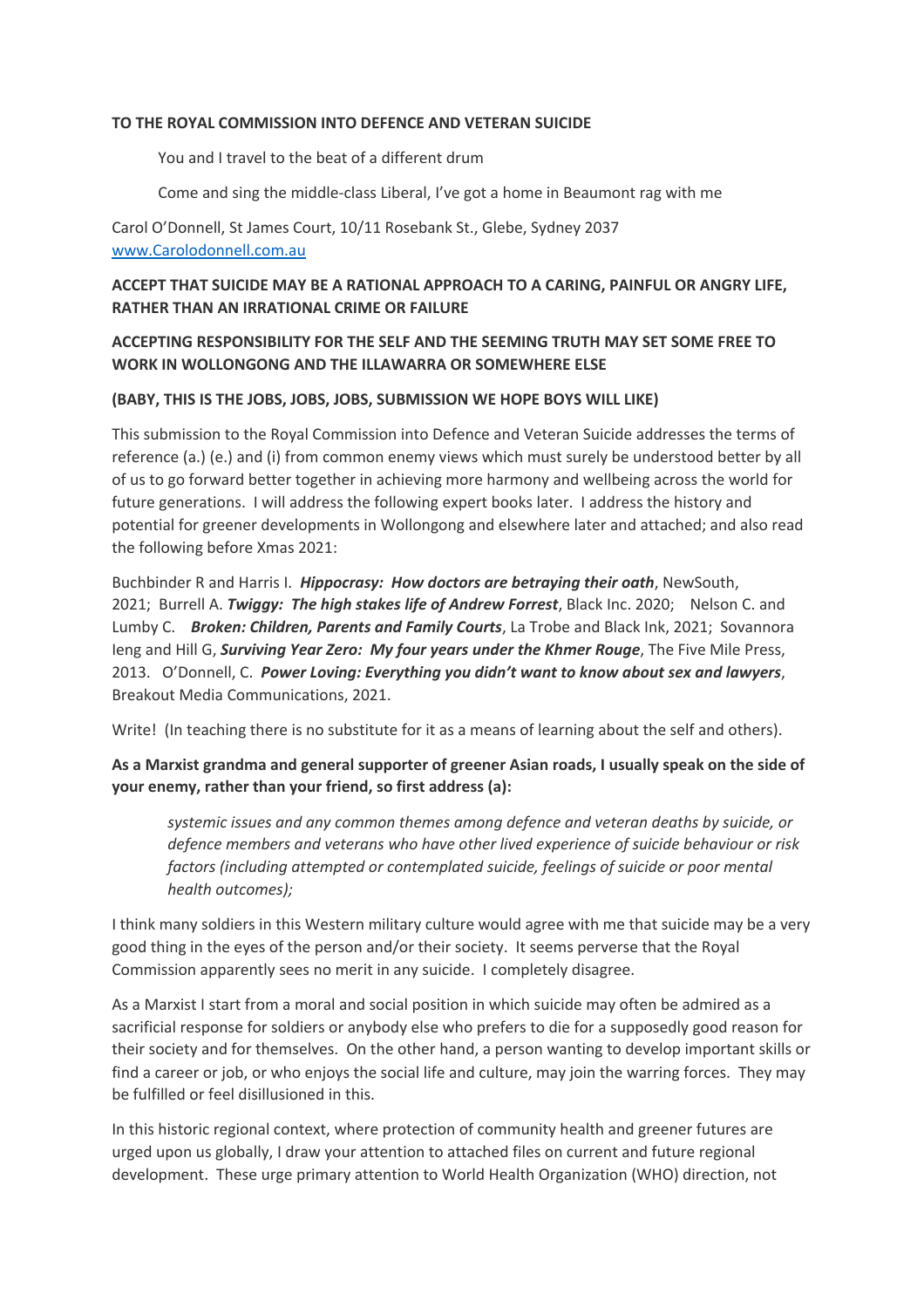Western development directions driven by the International Declaration of Human Rights and earlier or later state proclamations from the English-speaking world and its colonies, such as ours. The US Constitution renders it an evil state we should not follow because it promotes secret global trade in weapons and protects the men with weapons.

Marxists may or may not believe in God and I don't really. However, The Preamble of the **Universal Declaration of Human Rights** favours the view that rights are 'inalienable' (Given by God), rather than forged in human struggles. This shows a preference for Western lawyers leading, which is one reason Marxists may follow World Health Organization (WHO) global and regional direction instead, as I do too at www.Carolodonnell.com.au

A favourite US philosopher, Peter Singer, recommends giving one's wealth away to others less fortunate in his book entitled **The Life You Can Save: How to do your part to end world poverty**. His first philosophical premise is that all lives are of equal value. This is the view that has driven anti-discrimination legislation and practice views since the Universal Declaration of Rights at the end of World War 11. History and his book have now shown this case to be the comparatively hopeless view of those who have probably given up faith in their capitalist economy and government to serve their people well and equally. While technological and scientific progress have produced undreamed of wealth for many more, regional inequality has also increased more rapidly in the last thirty years, as well as during the global pandemic of the last two years. This seems, however, to be a new world order where the unknown nature of production risk means only the richest production controllers or gamblers may risk more to reap higher reward. The Gates Foundation and charitable trusts are addressed attached, in contexts which accept the duty or right to choose death.

However, as a Chinese Communist Party leader famously said, when asked about the outcome of the French revolution, '*It's too early to tell'*. As a Marxist I believe being determines consciousness, and that being is essentially material which may change the nature of the mind and spirit, which also may change its view over time, or may not. I believe in choice, which naturally includes the choice of death for good reason which may be comparatively subjective or objective, changing up to a point of no return in death and recycling in one form or another. As a follower of existentialist philosophers and doctors like de Beauvoir, Sartre and Laing I believe that freedom is what you do with what's been done to you. This is a materialist position on freedom, making the search for truth vital.

As Michael Kirby, Chairman of the Law Reform Commission in 1975, President of the NSW Court of Appeal in 1984 and Justice of the High Court of Australia from 1996-2009 wrote in Meredith Burgmann's book **Dirty Secrets: Our ASIO files**, '*My long association with the Communist Party began when I was but three years of age. Like the Jesuits, the Communists believed in getting them while they are young.*' I guess we will never know if the gay judge thinks he was born that way or if he puts his long hidden sexual orientation down to experience and choice which may have been different under different circumstances in his life. I guess a view of the immutability of life and states is more depressing than uplifting. I left it behind in my youth. The loss of a young or old life should not be an opportunity lost through its burial except to go forward better. Unless one withdraws from the act as hopeless, as I guess the soldiers in all cultures must surely have done, I believe the following words of Primo Levy, a Jewish chemist who spent years in a concentration camp:

*Except in cases of pathological incapacity, one can and must communicate; it is a useful way to contribute to the peace of others and one's own, because silence, the absence of signals, is*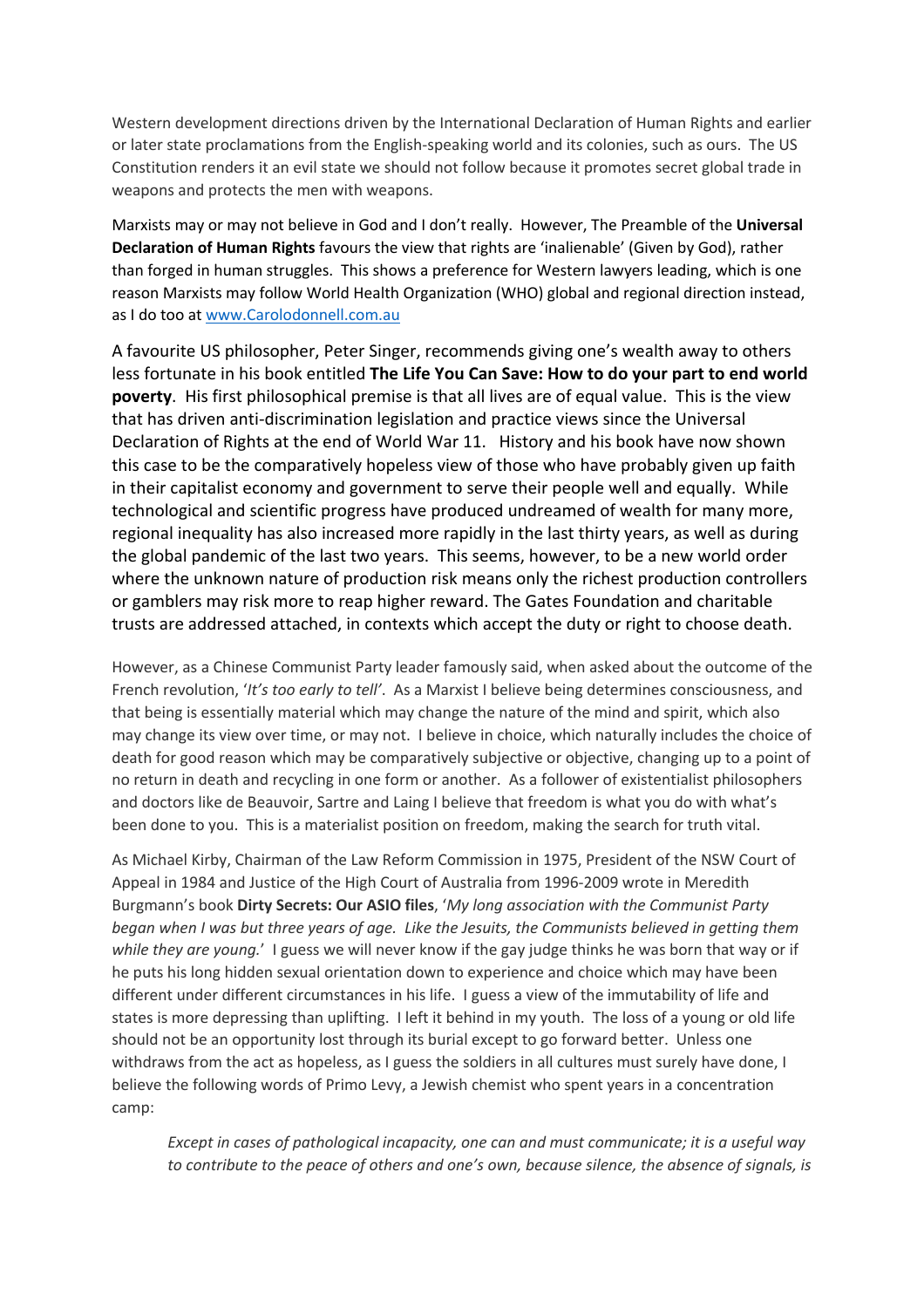*in its turn a signal, but it is ambiguous, and anxiety generates anxiety and suspicion. To say that it is impossible to communicate is false; one always can. To refuse to communicate is a failing; we are biologically and socially predisposed to communication.*

The dominant medical, rather than historical and geographic model of mind, however, is that talking to people and sticking things in their bodies (bombs, landmines, guns, knives, penises, needles, fists, etc.) are qualitatively similar in nature and should be accommodated on the same scale. (As a mother I abhor this as it mightily confuses women and doctors, allowing increasing reliance on dubious medical operations and enduring pain, drugs and lawyers. Suicide may seem a good choice to some people. To automatically criminalise, lament or deny risk or suicide is denial of autonomous choice and duty of care. The Christian lawyer's tradition often seems more authoritarian than many others which may have more common chances of peaceful prosperity. I believe in asking a child or another person what they think is best for them and hoping they answer the question as thoughtfully and honestly as they can rather than lying or hiding. If one says they don't know, let us stumble forward together.

I believe a person's life is given worth by its dedication to others or itself. This is ironic as I spent a cushy working life primarily in supporting anti-discrimination notions initiated in the International Declaration of Human Rights. I have lived to see this primarily benefit the lawyer-led financial and market operations of the secretly super-rich and connected living all over the world. Should I be delighted at my personal progress in a lesser group or be disgusted at our guilty naivete? God knows, it's a personal question. However, if I was brave enough to kill myself I might. Two old, sick, men in my immediate family tried it and failed. As a Marxist, I believe that the choice of suicide should be respected and supported by the state in many cases, so personal atonement and escape from pain at last may be achieved. (Talking about suicide may also be a call for help and it certainly is in my case.)

I recommend Svannora Ieng's book **Surviving Year Zero: My four years under the Khmer Rouge,** for example**.** Gareth Evans, an older Australian 'Cambodia watcher' called it a '*harrowing, compelling and ultimately extraordinarily inspiring story of human survival',* and I do too. I picked it up from a free library post along the street, along with others, as there are many free books in Glebe now. However, **Surviving Year Zero: My four years under the Khmer Rouge** is very hard to read as children's starvation, death, pain, sickness and loss, neglect and harshness meted out is particularly difficult to face, even or perhaps particularly in a land of plenty like Australia where every dog has had his day, comparatively speaking. I see why any Cambodian may wish to ignore this past entirely to start life afresh. We all may feel like this. I believe, on the other hand, that the Cambodian tourist industry built on the piracy of US, Australian and other historic films, books and other communications providing jobs, jobs, jobs is a great educational idea. The Western view that copyright should be respected, blows my mind. (What are you, a bunch of small minded, petty morons?)

In the service of anti-discrimination legislation, however, I spent much of my working life helping lawyers of both sexes to get ahead in the world. Now I bitterly regret the outcome as I feel I understand the matter better but cannot turn back the clock. I am old, so every day I feel guilt and anger personally and by association so am grateful my more ignorant desire to live happily and usefully was never much tested, as it may have been with many soldiers. There but for fortune go you or I as Joan Baez pointed out in song. When I was nineteen, to revert to the popular music era of *Redgum*, I supported the Vietnamese National Liberation Front and was loudly rude about Australian support for US military interference we automatically followed, so call me a shameful traitor. It seems weirdly authoritarian to me today that Israel Folau lost his job through calling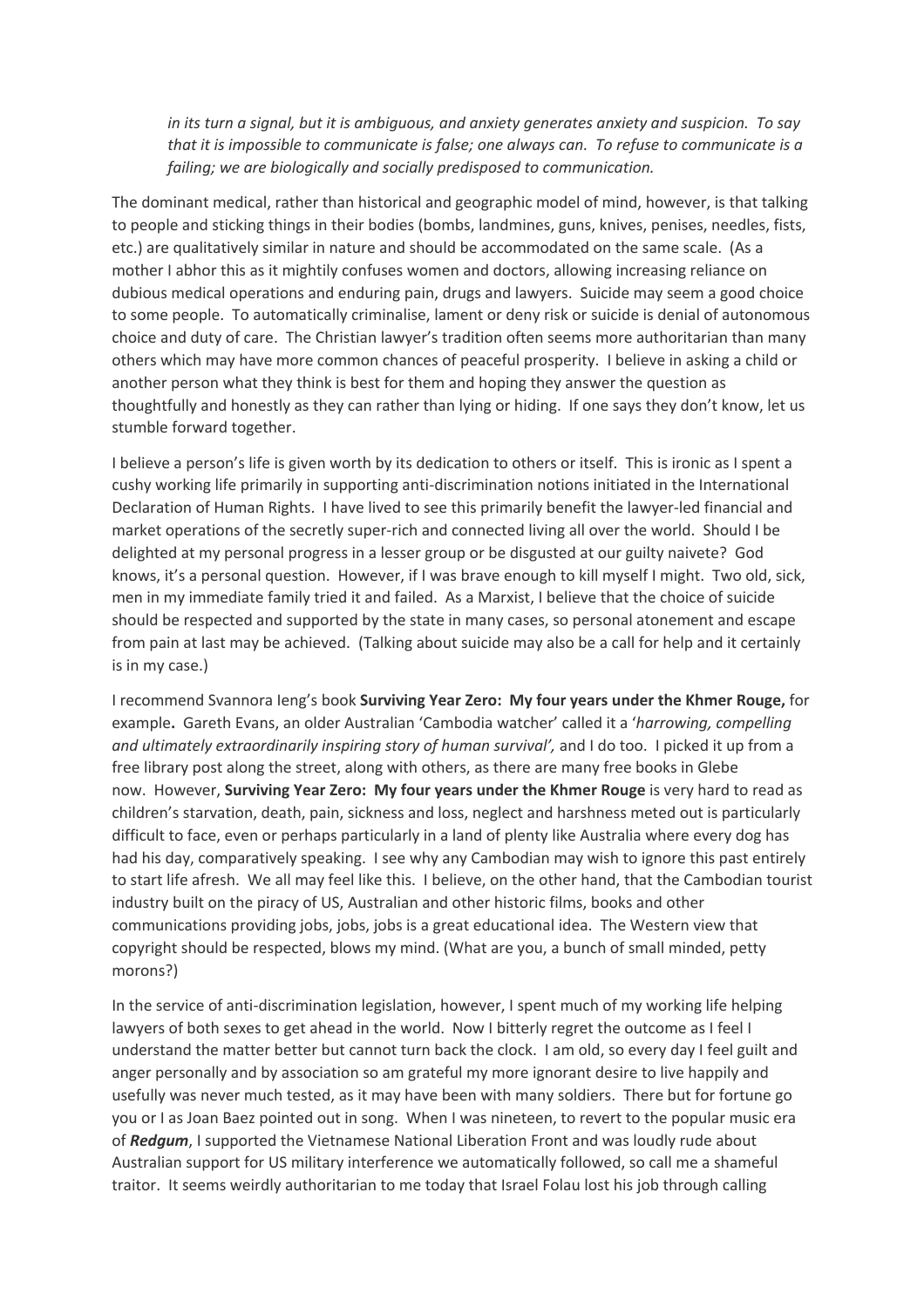people like me a fornicating abomination in God's eyes. Fair enough, that's been the general view all my life. His view is what I expect from people like him. I'm used to it. (Sticks and stones, etc. etc.)

Belief in the right to die seems a normal moral qualification for being a soldier, where one puts oneself in the way of being killed, for one's country or for a job or way of life. It is not only soldiers, however, who may lose belief in youthful illusions, or who feel trapped or in increasing pain, anger or guilt because of their own past actions or association and wish to escape them, including in death. The choice of death in any fashion may appear the best way out to any person, depending on the circumstances. Eventually, death comes to us all so whether we live for a shorter or longer time may not matter as much to the adult individual as the rightness of their choice. The right to hide or to let memory die must also be accepted to move on in life, before death looms again. In my view, however, those who drag the past up for reconsideration often do us great service because this often leads to the potential for generally improving treatment in future. 'Defence' which is skill preparation for the warfare state is not the same as defence which prepares for giving emergency or related practical help to people. The former appears to rely on protection of soldiers while declaring everybody else a potential enemy. 'Loose lips sink ships', etc. etc. To rely upon orders appears to be the antithesis of the inquiring and autonomous mind.

As I indicate more fully later, I don't believe in what they do about life and death in the West and where they are going and neither do around 70% of the population who believe in assisted dying. I agree with Ed Raftery, lecturer with the Central Coast University of the Third Age who wrote the opinion piece, '*At 95 today I don't need to be told how to die'*. SMH 18.11.21, p.25) Too right. The current state governing direction, which turns an old person like me into part of an internationally forced medical and IT set of supposedly professional and caring experiments, until they set me free, pretending to be God, revolts me. I see life through this old woman's lens and want to die easily and pleasantly when I've had enough. The state should help me do it usefully for others. They should thank me before they do it. Money needs to be redirected to where there is greatest social need, as the WHO directions about treating the most impoverished environments first called for.

### **I also address the terms of reference: Protective and Rehabilitative Factors (e.)**

protective and rehabilitative factors for defence members and veterans who have lived experience of suicide behaviour or risk factors;

#### **See also the following systemic risk factors of suicide in reference, (i)**

any systemic risk factors contributing to defence and veteran death by suicide, including the following:

- i. defence members' and veterans' social or family contexts;
- ii. housing or employment issues for defence members and veterans;
- iii. defence members' and veterans' economic and financial circumstances;

any matter reasonably incidental to a matter referred to in paragraphs (a) to (i) or that [the Commissioners] believe is reasonably relevant to [their] inquiry

From joint international and Australian regional development views, writing on theoretical behalf of children and women treated anything like Sovannora Ieng today, wherever they are, I think it would make more sense for the Royal Commission to inquire into the availability of good methods of escape from the past, besides death. New work and communication may also make you free? I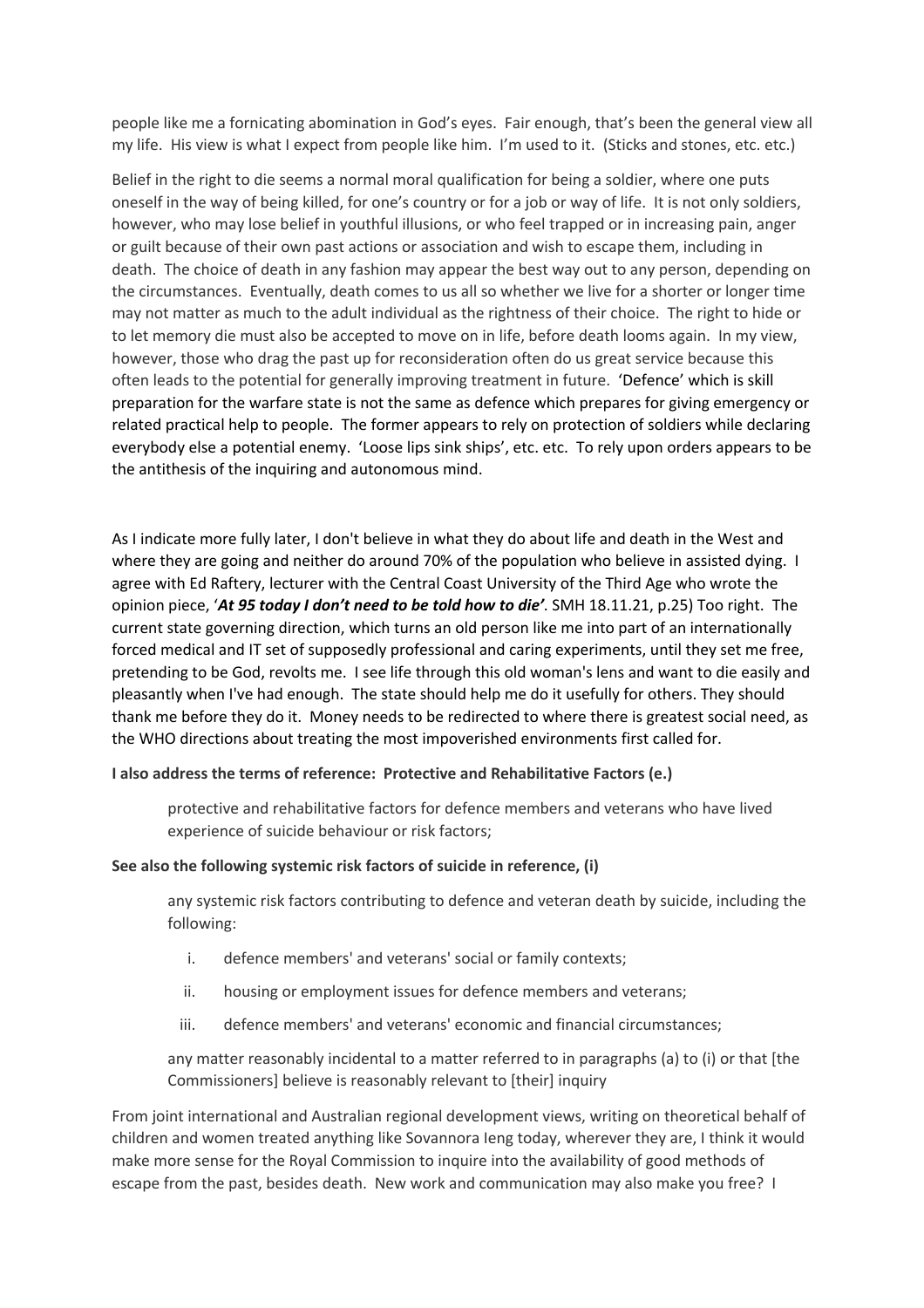offer the related discussion of potential contribution to future green development in Wollongong and the Illiwarra, Papua New Guinea, Afghanistan or anywhere else in this current and historical context, assisted by great books and other communications.

Many of the issues people face should not have to be medicalised for them to pretend to desire for relief through escape. Surely, however, suicide should evoke an emotion relevant to the particular case and choice? To be led by a view that suicide can only be something lamented seems wrong and unfair, especially when applied to soldiers or anybody else who values autonomous choice and the sacrifice of the self in any apparently higher cause, as well as personal escape from pain. As Darius Horsham regularly complained on **Shaun Micallef's 'Mad as Hell'**, '*Don't bullshit on my leg and tell me it's a brown kitten'.*

# *ÍNQURE INTO THE SOCIAL RELATIONS OF PRODUCTION WITH VEENA AND COMMUNITIES IN WOLLONGONG AND ILLAWARRA OR ANYWHERE ELSE TO CREATE GREENER AND BLUER COASTAL STRIPS (SEE RELATED DISCUSSION BELOW. ASK ANDREW FORREST WHAT HE WANTS AND SEE MORE ON WHAT HE AND OTHERS ARE DOING LATER)*

Scientist Veena Sahajwallar of SMaRT@UNSW Sustainable Materials Research Laboratory was showcased recently on Australian Story on ABC TV **and** introduced **by War on Waste host Craig Reucassel as '***'a recycling superstar with some bold new ideas about how to save waste from landfill.* As Australia's collective garbage guilt builds alongside the tonnes of plastic piling up in recycling depots, he pointed out Veena's innovative inventions may offer some exciting new solutions. Inspired by walking the streets of her Mumbai neighbourhood as a child, Veena observed almost everything was reused. This can-do attitude shaped her engineering career and sowed the seeds for some ground-breaking ideas, including making steel from car tyres. Her latest invention is a "micro factory" that creates building materials and tiles from dumped clothes and glass. 'It's a revolutionary concept. But will it work outside the lab?' Craig asks us. I dunno as usual and I also don't know or trust them enough to invest but you might.

I recommend the related directions to you below and attached in letters to Frank Coluccio and others in Wollongong and beyond. See more on www.Carolodonnell.com.au and see if you can get hold of Nixon Apple as he may be very helpful in the design, which is why I want to quiz him alone first. In 2021 my old lover and defacto was apparently made a Member in the General Division of the Order of Australia for significant service to the superannuation sector and to trade unions, acting on behalf of the Australian Manufacturing Workers Union (AMWU) and the Australian Council of Trade Unions (ACTU) as usual. Nixon grew up Canadian, with a wealthy lawyer as his father, who had mining interests among his clients. The Australian Financial Review article '*Ontario Teachers' joins KKR at carbon credits biz GreenCollar'* (AFR 10.12.21 p. 20) states GreenCollar is now the largest player in abatement in the Australian carbon market, accounting for nearly half of the activity. It's 200 projects deliver over \$800 million in revenue to the land managers. The short article also describes how the Ontario Teachers' GreenCollar investments are supposed to operate. I've been to Canada. It appears ahead of many Australian green developments and the US is another country.

Cheers, Carol O'Donnell, St James Court, 10/11 Rosebank St., Glebe, Sydney 2037.

Hi Frank (Others for info. on future directions with Andrew Forrest as usual).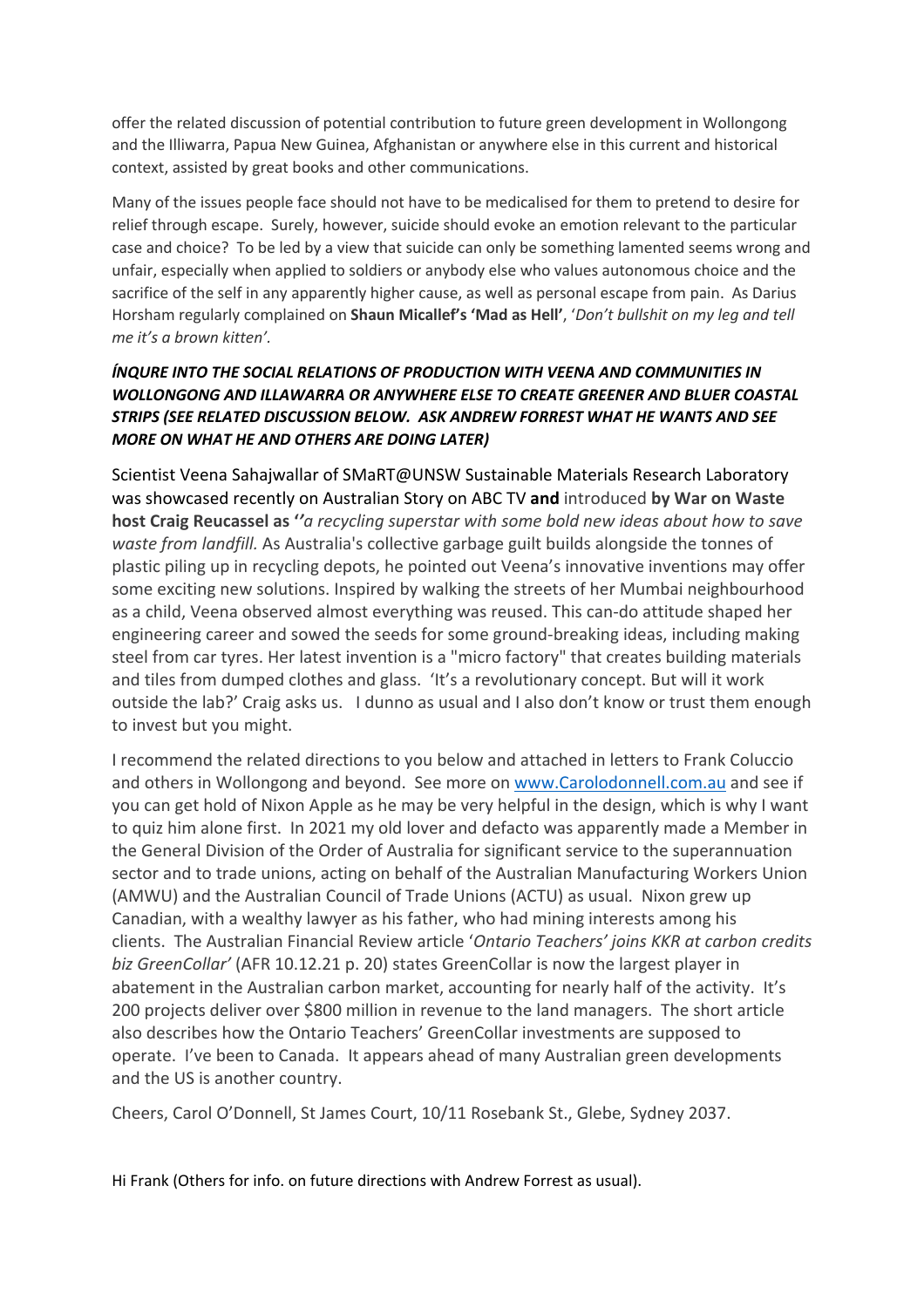#### **FROM THE GLOBAL HEARTLAND ON THE WOLLONGONG AND ILLAWARRA STATE**

'I sit home and watch you all on, my colour TV' (Redgum)

You should forgive your brother and try looking at life from his point of view. See below for related suggestions. I am happy to meet you and or anybody else in Sydney for a change. I will be alone. What are your comments, suggestions or actions on directions below?

#### Cheers Carol

St James Court, 10/11 Rosebank St. Glebe, Sydney www.Carolodonnell.com.au

#### **INTRODUCTORY RECOMMENDATIONS ON WOLLONGONG AND ILLAWARRA FOCUS**

I make recommendations for our future below to address our two discussions in Wollongong. As you, Anton Dominis and many others pointed out in **Illawarra**: **Nature and Technology in Harmony: Towards the First Smart Hi-Tech Eco-City in Australia: Wollongong (2013)** which I discussed attached, the start of Illawarra's **Carbon Footprint** was with the first coal mining in 1858. I take up key related points again below after our last meeting in Wollongong (14.10.21). The primary suggestion for your attention, among others, is to invite Fortescue Metals Group Chairman, Andrew Forrest AO and others to Wollongong to discuss a **Memorandum of Understanding**, perhaps like those he has been signing elsewhere in the world according to the article '*Twiggy may need to separate Fortescue from his hydrogen expenses* in a recent copy of the Australian Financial Review (AFR 22.11.2021).

It seems that any agreement in Wollongong ideally starts with a Memorandum. I understand from AFR today that Fortescue has received a \$30 million subsidy from the federal government to build a gas fired power station at Port Kembla. I have been associated with government and university **Memoranda of Understanding** in the past but the private sector practice and related financial supports are a completely closed book to me. However, the National Press Club in Canberra recently turned up a very apparently sound leading woman in old Sam Mostyn, AO, President of Chief Executive Women. This was followed by an open press letter with 23 signatories, organised by Nicola and Andrew Forrest's Minderoo Foundation. (I guess it is philanthropic, whatever that means.)

As Julie Hare almost points out in the article entitled **Women's Issues now election issues** (AFR 25.11.21 p.14), a group of women, many of them with top Liberal, Labor and other connexions, appear to have adopted what looks suspiciously like Labor women's policy, starting with child care and early childhood learning. These quasi-Women's Electoral Lobby bastards don't go far enough, as usual, which is partly why I draw your attention to even better regional steps below. Sam Mostyn and her barrister husband might reasonably work without charge. One must always know of their parents and family to judge their worth. Then it is largely a matter of the performance and followup. '*If you think I ever sacrificed anything for you'*, as I once said to my daughter, '*then you've got the wrong script'*.

However, my main interest in writing now, further to my previously attached comment on **Illawarra**: **Nature and Technology in Harmony,** starts with waste handling and is primarily to insert children and women into the picture from the beginning of the male financial world. Our task is to open the regional up, so the needs of future generations are well met everywhere in future. As a grandmother I remember cloth nappies and lots of kids running around without any on. Increasing global wealth and the related desire for being cleaner has led us to problems such as those outlined in *'Baby steps: Tacking the rash of nappies fouling waterways* which is in the Sydney Morning Herald (SMH 22.11.21, p. 25). Where there is no collection service, waste is naturally dumped in waterways or oceans by growing populations all along the rivers and around the seas. Andrew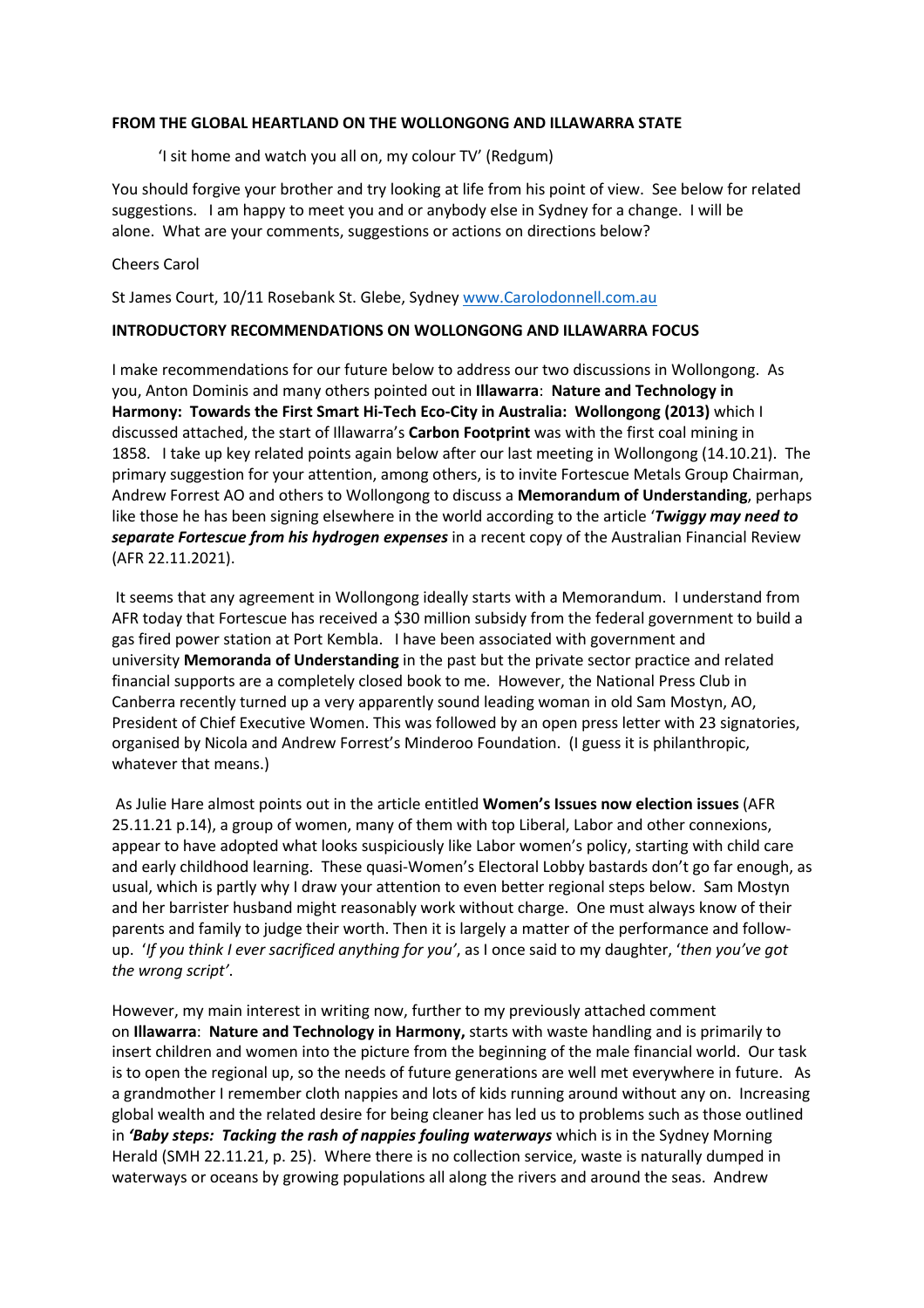Forrest is a marine biologist who should find Wollongong a gift. What is done with used nappies in the Illawarra by its waste collection services? Any idea? (Nice people never want to think or talk about it?)

In attachment 2 (p. 20) entitled **Save Lake Illawarra: The Jewel of Illawarra**, Dominis provided a view of the typical kind of industrial wastes which may perhaps be dumped into coastal wetlands of the world in many areas besides the Illawarra. Here the following had destroyed the natural habitat:

- a. Chemicals (fertilizers, pesticides, herbicides, insecticides, detergents, etc.)
- b. Farm faeces and urine
- c. Industrial wastes (slag, coal-wash, fly ash and organic and metallic toxicants)
- d. Residential wastes (sewerage, plastics, etc.)

I said, (forgetting again the horrors of nappies in early childhood or old age) that as a Glebe householder, I could add a lot more, such as renovation or travel related discards of building materials and furniture, toys, clothing and packaging of all kinds, as well as newspapers and food and green waste, for example. (The guys don't want to talk about waste. Let us help Andrew Forrest achieve his PhD blue dream to help clean up water.)

e. Toxins (Road bitumen, leachates, vehicle exhaust, gases and industrial stack fumes

Dominis points out that coastal wetlands were considered 'just swamps' whereas industrial wastes such as slag, coal-wash, coal-fired power station fly ash and furnace bottom ash came to be considered building materials which were put to use for road works, to make additional by-products such as cement and glass; and the rest went as landfill. A new vision for Eco-City Wollongong still starts, I guess, with the Illawarra Foreshores Regional Parklands first proposed by the residents of Northern Illawarra (p.21) and with the related discussion of **blue** carbon and treating plastic waste. Having learned more, I completely agree with your view that Andrew Forrest is absolutely central in this cleaner coastal water picture. (He seems to be lining up to become the state you are having when you are not having a state.)

# **AS A STRATEGIC POLICY ADVISOR BEFORE THE COMING LOCAL, STATE AND FEDERAL ELECTIONS I WOULD TAKE THE HEALTHY APPROACH TO DEVELOPMENT FIRST**

What I am best equipped to deal with in policy terms, I realize, is population health or wellbeing, rather than science, technology, or engineering, including in Wollongong. I hope to address healthy environments, including in the Wollongong and Illawarra green or safety context here and hope you may know others interested in pursuing any of these regionally related directions. I remind you that I am guided by the knowledge that what I write is my intellectual property and I can send it freely to anybody I like, unless they object, when I apologise and withdraw. I like these moral issues straight from the start. If you want higher intellectual and professional back up for the position you will find it in volumes entitled **Essentially Yours: Gene Patenting and Human Health,** produced by the Australian Law Reform Commission (ALRC) and the National Health and Medical Research Council (NHMRC) in 1993. I will take up the key importance of mathematics or plain speaking in this context.

I greatly enjoyed my recent time in Wollongong and write now in case you or others you know are interested in the attached vaccine direction taken in regard to research communication and health care, in discussion with a former University of Sydney PhD student in Saudi Arabia, Hafed Shadid, and others. I am drawn to health directions first in regard to Wollongong and Illawarra as I am not equipped with any scientific, technological or engineering (STE?) knowledge or capacity of any kind to address the coal mining, steel production, farming and related waste history of the place. I also query the expected functions of your Sustainable Industries Development Institute. I have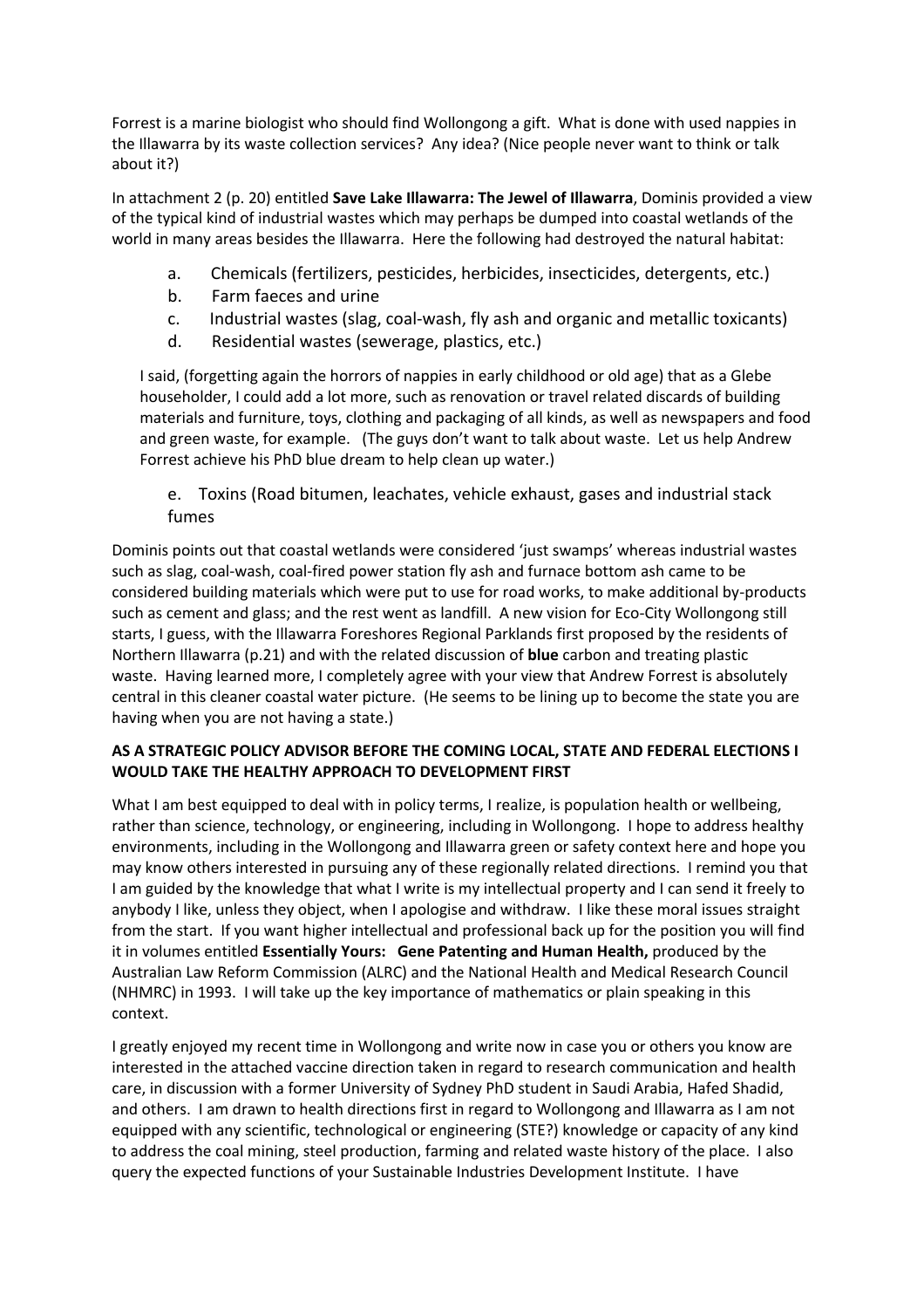previously addressed the difficult matters of secret associations and their limitations with Josh Frydenberg, the federal Treasurer, as attached. Sadly, he has not replied to me but others might.

On the other hand, I have a strong and free interest in supporting the World Health Organization (WHO) view of health, which is explicitly not meant to be medically led. All development is ideally addressed instead in terms of seeking regional health for current and future generations, starting with key improvements in those regions that are poorest. The contradiction is that change must often be medically led as legal, construction and military forces won't do it, given the more firmly closed feudal nature of their associations. Our regional job seems to be to go green together in a related fashion and so conflict is real and also play in the open. I will address Alan Kohler's views on modern monetary theory briefly later in this context. If Jessica Irvine wants to save herself a lot of money and pain, she might do so by dropping her private health insurance. I address why later and refer you or anybody else who is interested to the views on women and children's health attached.

I am an old woman, so in spite of my admiration for Paul Keating's remarks on China and the US to the National Press Club, I bet I think nothing like Paul Keating and his mates in Wollongong or elsewhere. He is more than just Captain Wacky to me. He is one who has always used and ignored my sex; holding it back and depriving it of knowledge, pleasure and time. No doubt he expected, on the other hand, that his beliefs should be loyally supported by his women. (Forget it, fuckwit?) On the other hand, I feel sure, we could sadly agree that the Australian media are woefully slow to pick up on the normal woman or kid's interests because of comparatively mindless fawning to the usual US religious and related anti-discrimination agendas. There are a million dumb Australian men out there, produced by Catholic cultures and I mainly wish to address them. I will take on the lot first in calling for capital punishment and for talking to doctors and others about the key regulation of related matters such as the medical trade in body parts. Somebody has to do it and I would start with open discussions with Vietnamese or Chinese doctors, as discussed later.

I had not heard of Robert Wood (1939-2021) before I read his obituary in the Sydney Morning Herald (SMH 11.11.21, p. 37) It is written by Nyasa Holmes and Memory Sanders under a title, **'Hanging judge' a PNG peacemaker.** They wrote Sir Robert helped draft the country's constitution before independence in 1975 but was the second expatriate judge to impose the death penalty since its reintroduction by Parliament in 1991, responding to growing public anxiety about violent crime. The court heard that three men, members of a gang, went looking for a rival gang member and when his mother, aged in her forties, would not reveal where her son was, she was repeatedly raped and stabbed to death. '*The people of Papua New Guinea are very concerned about such violence and intervillage fighting and pay-back'*, Sir Robert said. He also said the still widely accepted custom of revenge killing as a means of settling inter-tribal disputes was contrary to the constitution. I think this judge in PNG was clearly right. The lack of a death penalty means men can run their killing businesses from inside prison, state supported with impunity, while impoverished people they continue to oppress outside, fear their return. Ours is a vile system, based on the elevation of the gun trade to the heights of the US Constitution. The privileged chances of the men with the weapons are endlessly enshrined in their rights to secret dealing and silence before lawyers and court. People with no waste management service to treat used nappies, must also pay for their murderers to be kept by the state in jails instead.

In this shared global context, in which Australians ideally favour medical treatment that works, and the right to choose death, I will discuss vaccines and **Hippocrasy: How doctors are betraying their oath** (2021) again later. This book is by rheumatologist and epidemiologist, Rachelle Buchbinder and orthopaedic surgeon, Ian Harris. They combed through published expert evidence to argue that benefits of medical treatments are often wildly overstated and the harms understated. Overdiagnosis and overtreatment are rife. Other key writers, like Ray Moynihan, author of **Too Much Medicine** and **Selling Sickness**, back them up. They argue the hardest thing in the world is for a doctor to do nothing, (i.e. refrain from delivery of diagnostic tests, drugs or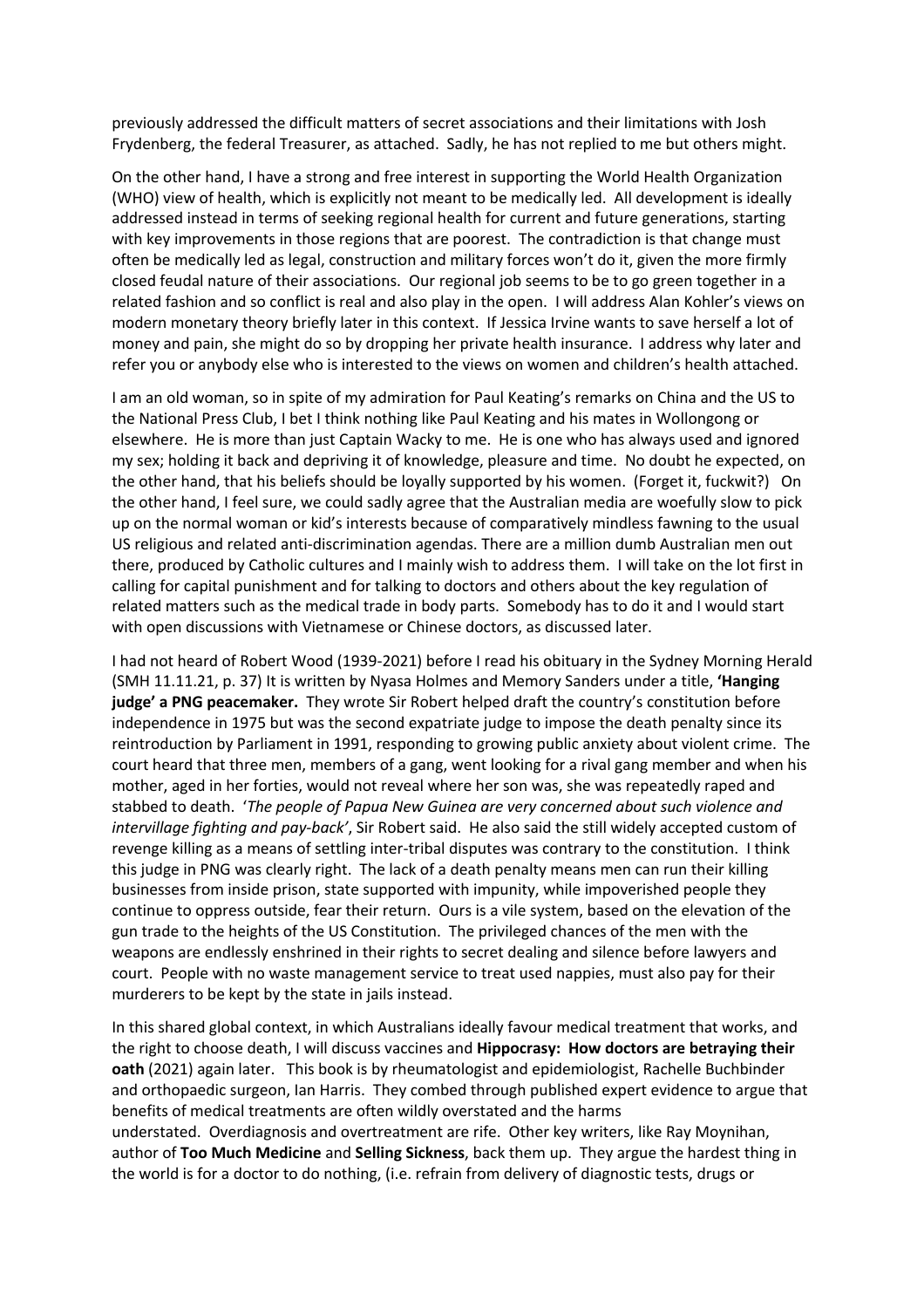surgeries). The professional *raison d'etre* is to make money by offering perceived cures for diagnoses that are increasingly expressed through test results which they interpret to protect and enhance their own visions, status and professional place in diagnostic and related pharmaceutical or surgical treatment regimes.

This is a bad effect of good otherwise done for all Australians by the Medicare system of support which has provided comparatively cheap, accessible, and high-quality medical and hospital services to us all. Life expectancy has roughly doubled, from around 40 to 80 years since the mid-1880s. As **Hippocrasy** authors point out this is due to public health (clean water, sanitation, industry (e.g. food production, preservation and transport) politics (fewer wars) and social changes such as education, welfare, housing and regulations concerning work safety and air and food quality). The natural facts of the regional environment necessary for built and natural health; including the professional focus on the unsatisfactory body, may be well established but are not well known or treated. The research physician or surgeon appear instead as the common cultural rock stars, driving increasing budgets for ageing populations which don't work like necessity once forced them to do.

In this current context of growing medical, surgical and related state financial power, however, I first suggest the following directions to all Australians interested in healthier and greener trading, starting in Wollongong or not. I will also address Camilla Nelson and Catharine Lumby's book **'Broken Children Parents and Family Courts'** (2021) in related contexts of regional and personal caring. '*First do no harm to children'* is not the concern of court. Better regional practice is addressed briefly. It would not include lawyers as their only loyalty appears to be to the court and their closed associations who speak for the lot.

### **THE HPV VACCINE LED DIRECTION AND HEALTHIER DEVELOPMENT FOR CHILDREN**

An article (SMH 19.11.21, p.22) entitled *'WHO urges more will to halt cervical cancer blight'* states the number of cervical cancer deaths in Australia has been halved since the start of the world-first rollout in 2007 of HPV vaccine to Australian children aged 12-13 years of age. This may be the best place to start new development in the interests of children and their future generations. As I wrote to Hafed attached, a team of senior women politicians are now addressing women's security from the top. According to the Australian Department of Health website, HPV is a common virus that is spread through sexual contact. It can cause cancers, including cancer of the cervix, vulva, vagina, penis and anus, and some head and neck cancers. Types 16 and 18 cause up to 80% of the cervical cancers in women and up to 90% of HPV-related cancers in men. Types 6 and 11 cause approximately 95% of genital warts. **Not all HPV infections lead to cancer but arrival of the Australian vaccine presents a vital opportunity for broader health service provision and monitoring in Australian regions and across the world. These may be better directed with a range of related family planning and vaccination opportunities, such as those recommended by the WHO since 1946. These are recommended to be by choice in the most impoverished regions first.**

### **AN ELECTRIC BUS PLEDGE BY FORCES THAT PRODUCED THE WOLLONGONG FREE BUS**

The uniquely wonderful thing about Wollongong to a tourist like me are the Wollongong free buses going everywhere all the time. The natives surely must love them even more. Ferries would also be great to have in future, as you had also suggested years ago. We had one briefly in Glebe, but they took it away. The light rail, which was great, has now gone too. **If you want electric cars to meet global warming targets why not start with a call for free electric buses, like the Wollongong ones?** 

Australian production has been chiefly geared to cars for years. As people grow older and fatter and more disabled by life and the pharmaceuticals and surgery they had, instead of relying earlier on good diet and exercise to stave off death, the younger and poorer generations who cannot afford a personal car or home ownership, will especially love free electric buses. Like the French king who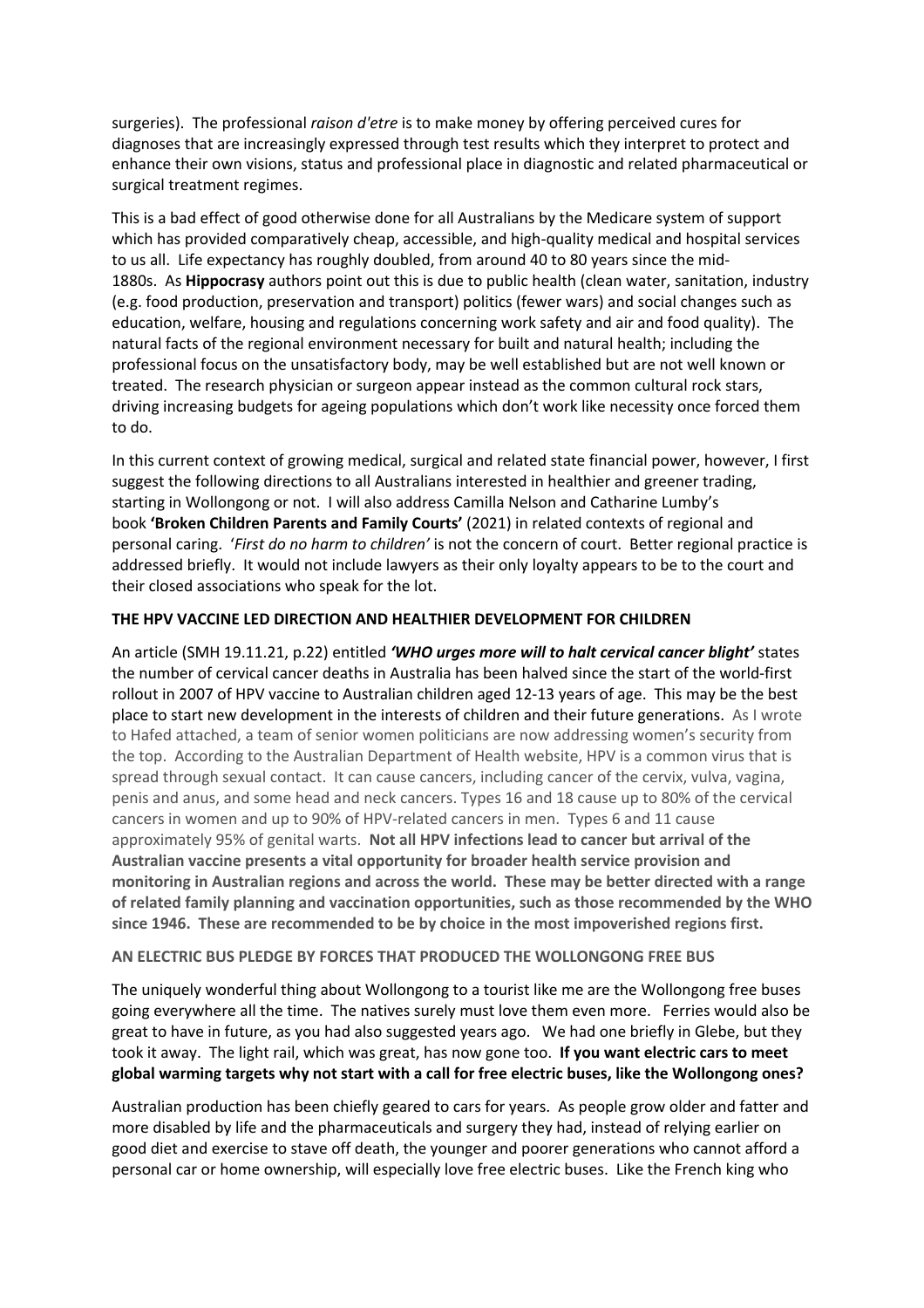promised a chicken in every French pot, I would call for an electric bus in Wollongong and every comparatively closed community, like Broken Hill, for example. Sadly, the usual boys like their jobs, jobs, jobs, as usual and may hate your guts and frustrate anything you try to do that interferes with their normally closed and secret operations. MP Susan Ley is just the same. As a woman, I believe the only way to go forward in any good society is openly. They may crush you and advance or crush themselves more easily in secret. Sam Mostyn, AO, gave an excellent talk on the need for good child care, aged care, education and domestic violence prevention as part of a caring economy. She didn't address the services of housing, apartment and commercial construction, management and investment as planning realities or keys. I doubt whether rising generational inequality can change without this being done, because the cry for jobs, jobs, jobs was necessarily led by their funds, along with transport and manufacturing. Modern monetary theory is briefly referred to in this national industry context later.

# **TOWARDS A WELL ADVERTISED ZOOM MEETING TO PUBLICLY ADVANCE GREEN DEVELOPMENT IN WOLLONGONG AND ILLAWARRA**

I have no idea whether you or others would be interested in holding a Zoom or other meeting to discuss greener development in Wollongong, before or after involving Andrew Forrest, in one of his many manifestations. However, I always feel strongly that everything should be as open as possible to have any chance of serving the regional logic of the public interest, which Australian governments are supposed to fund and represent. This has to happen soon if we Australians are going to meet our selling targets. (Joke, Joyce?)

I share your enthusiasm for Andrew Forrest as the public face of Australia's mining boom. Andrew Burrell's book **Twiggy: The high stakes life of Andrew Forrest** (2020) explained a lot about a figure whose globally wide collection of 'green' and 'freedom from fear and pain' interests had earlier just surprised me greatly when addressed in the press. Surely Andrew Forrest and Peter Garrett would be vitally important drawcards in Wollongong today? Peter Garrett is a rock-star with a long family history in Wollongong coal, as you explain it. In Western Australia, *'Twiggy took on mining giants BHP Billiton and Rio Tinto at their own game – and won'.* From his extraordinary life one almost believes in fate.

Former Greens leader and alternative patron saint of many environmentalists, Bob Brown, was pictured in an article entitled *Brown hits out at hydrogen as no silver bullet*. It followed a full-page advertisement in the Australian Financial Review (AFR 19.11.21, p.14) in which the Bob Brown Foundation '*slammed Dr Forrest's \$100 billion plan to build a huge dam on the Congo River, in Central Africa, threatening 'rainforests, wild-life and the homes of thousands of people, as well as dams in Papua New Guinea and a wind farm in Tasmania that threatens 'Aboriginal sites, Tasmanian devils and rare migratory birds.'* Brown states he would happily debate Forrest in public. He said, '*Hydrogen isn't the simplistic answer that Dr Forrest is presenting it as.*' Open up the better global picture in Wollongong!

I recall your saying that BHP has now left Wollongong. I would love to know what is happening next on the land they once occupied. In vaguely opening this up to wider public knowledge and related green inquiry, I hope you will also consider contacting suitable green women from Bush Heritage, Professor Lesley Hughes, or Sharon Beder, etc. etc. etc. Please also invite William Nixon Apple, AM, to a Wollongong Zoom meeting. In 2021 he was made a Member in the General Division of the Order of Australia for significant service to the superannuation sector and to trade unions. I guess he has retired from the fray and needs something to do but as my ex-defacto, he won't respond to any of my advances as usual. These are the kind of moral issues which naturally interest me a lot, as a woman, thinking of kids. If Nixon has nothing useful to say on Wollongong it makes you wonder why he got a Queen's Award. Fund management is clearly a related big issue now and in future. Are women well prepared for the future when their children may be fewer and further flung?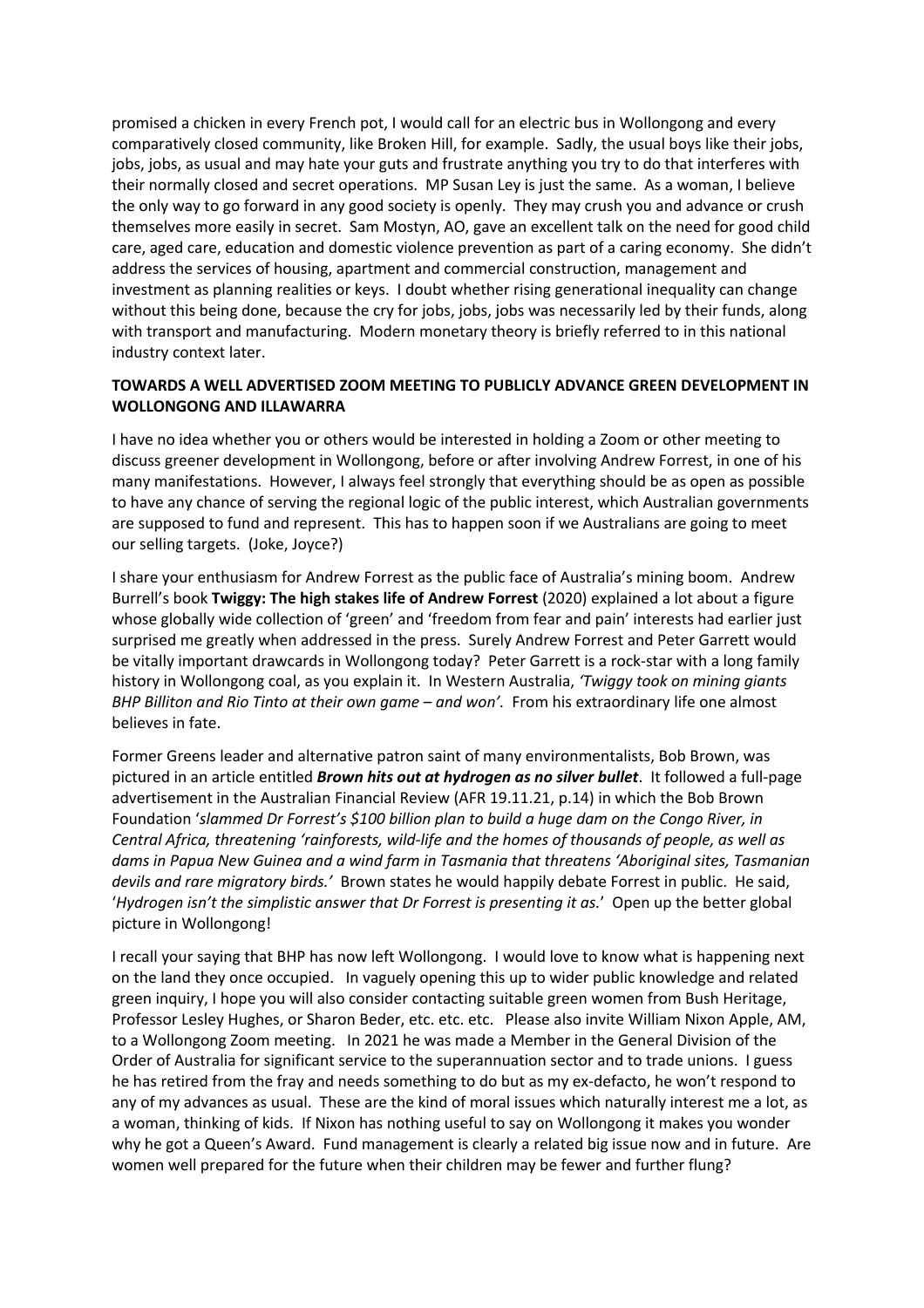Before I read Burrell's book on Andrew Forrest, I was surprised to learn from the internet that in January 2014, he joined hands with Pakistan to end slavery in exchange for converting tons of coal into energy. He also established the *Global Freedom Network*, led by the Pope, the Archbishop of Canterbury, and the Grand Imam of al-Azhar. The network aims to eradicate all slavery-oriented mechanisms across religions. Forrest married into a prominent family supporting the League of Rights. According to Wikipedia, the League of Rights is opposed to liberal democracy, the party system and the processes of parliamentary democracy. In his leading book, *The Money Power versus Democracy* (1940) Butler stated "The Party system of Government can play little part, if any, in the struggle for real democracy. In principle, it is the antithesis of democracy." C. H. Douglas regarded the party system as a "criminal absurdity" and argued for the end of the secret ballot. He believed that with the implementation of social credit, party politics would end. My brother-in-law in Queensland was a social credit supporter but I never understood it. I guess now is the time for us to learn more about it by opening with the Reserve Bank, industry and other funds.

For example, I refer to current developments addressed in a recent AFR Editorial *'Big super should fix governance to stay in business.'* Among other things, it points out that not for profit industry funds issue only \$1 or so of shareholder capital to their joint union and employer group owners. In contrast, retail funds can draw on shareholder capital to pay the sorts of fines that might wipe out industry funds entire equity and render their union and employer group trustees insolvent. Socalled 'members' have no real say in board appointments or how funds invest and spend their money. The corporate structures and associations of the producers are ever in danger of becoming fully marketized, not more rationally, fairly and democratically captured in the service of the people, including through better service competition. I have no idea how this is best done in particular cases, but leading industry funds appear designed to repeat the past rather than serve national and regional populations and individuals in better planned, greener ways. **You can't go wrong with an open Memorandum of Understanding which changes over time without lawyers?**

# **TENTATIVE MOVEMENTS TOWARDS MODERN MONETARY THEORY**

As I said to you in Wollongong, I think the global trade history and direction with China, which Paul Keating expressed so clearly at the National Press Club and which I support, is unlikely to have much impact on current Australian or other government approaches to women and children's interests. It is the latter which interests me most as I think they are poorly understood and supported in Australian political parties, and by the national broadcasters. I am more qualified to influence this direction and want to try. Shining a light on Nixon may also be a way of getting us joined up here. ('*Equal at home, equal at work'* is not my slogan. As I said to the CFMMEU when I saw their banner at Barangaroo, '*What do they think they are, a bunch of little girls?'*)

Wollongong was a BHP steel city. The extraordinary global rise and collapse of the Australian Greensill and Gupta global steel and property empires was presented and analysed widely this year, on Australian TV and in the press. As I understood it, Greensill was offering to act as a financial intermediary between large and small contractors and wage earners. This was to solve the problem of slow trade and wage payments in the competitively failing steel manufacturing and construction industries. Both industries have been vital for maintaining Australian manufacturing jobs and have been relied on for manufacturing prosperity so far. Greensill and Gupta linked financial edifices, which also bought agricultural land, steel mills and plenty of luxury property, quickly collapsed. I guess multiple party lawyers are now arguing over spoils to Greensill, Gupta and the other lawyers who assisted in the original 'service' establishment for vast reward. (Whither Wollongong?)

In his article '*Keynes and Cold War 2.0'*, long-time darling of the financial press and ABC TV, Alan Kohler, states: '*in future, 2020 will be seen as the year when Keynes 2.0 got under way – when monetary and fiscal policy merged and a more sophisticated theory of government took hold, in which spending has no limit apart from the capacity of the economy'*. In later articles Kohler writes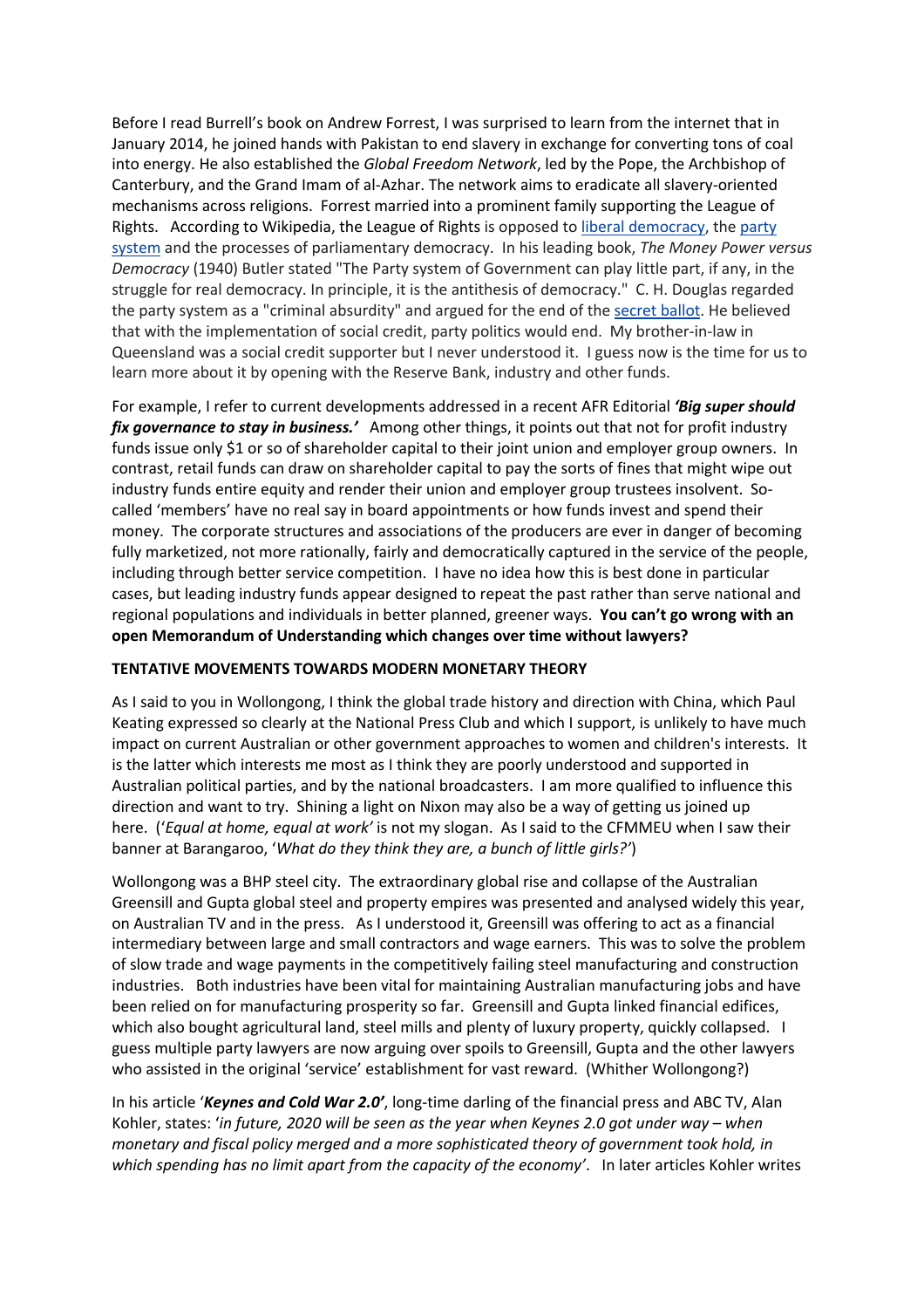about the need for a 'green' Marshall Plan and for the Reserve Bank of Australia (RBA) to 'get its priorities in order'. Again, I attach a critique of the Australian Competition and Consumer Commission (ACCC) which deals with apparently

dysfunctional *competition* and *association rules* which don't appear to lead to *cooperation in the public interest, as distinct from in the interests of the producer associations*, which they endlessly protect and enhance in legislation*.* It is clear that this direction has increased global inequality and has done so even more in the past two years in most cases.

Anybody interested in modern monetary theory, should also be interested in the regional restructuring of more common associations which are necessary to pursue the public good. The unlikelihood of this occurring makes me pessimistic about greener world development. More bad luck if competition is viewed as an unalloyed public good. Fred Hilmer put forward a regional direction for national competition and sustainable development policy (1993) which was quickly scotched when the ACCC came into being. I guess ACCC and other lawyers have learned through their enquiries into mergers and acquisitions and related matters, recommending treatments distorted by the historical need to pretend competition is an unalloyed public good, entailing normal secrecy and intellectual property perceptions. However, taking matters to lawyers and court appears a particularly expensive and ham-fisted way of approaching particular concerns from scientific and democratic rather than from earlier closed and adversarial notions, fashioned before using common dictionaries came in with the press. From my perspective, discussions with China rather than the US as usual can only do Australia good. Failing that, try PNG, etc.

### **CARING ABOUT HEALTH AND CHILDREN BEFORE DYING WITH DIGNITY IN WOLLONGONG AND ILLAWARRA**

There has been a lot of discussion about targets in the press, as if government has only to wave a magic wand and something happens. However, the secrecy which associations justify in law in any supposed pursuit of protecting their own associations and interests, may appear increasingly detrimental to the public good over time. As Buchbinder and Harris point out in **Hippocracy,** '*The current worldwide affordability crisis in medicine is too focused on reducing costs through economic and production based models of care (where more care is better but needs to be more efficient), ignoring the savings and suffering that could be achieved through reducing unnecessary, wasteful and harmful medical care'*(p. 7). Are the associations between the government and the law going to do that without brave media and expert help? Having spent my working life in these professional areas, I doubt it very much. However, even TV presenter Dr. Norman Swan is listed among the luminaries praising this book. As he points out, the hardest thing for a doctor to do ….. is nothing.

**Hippocracy** laments that modern medical care has been packaged into a business model for which it's unsuited because medicine doesn't act like the 'laws' of economics expect. For example, the increased supply of doctors creates demand. Treating health care as a commodity incentivises processes over outcomes, the complex over the simple, and treatment over prevention. Furthermore, doctors (who control the spending) don't bear the cost burden of their decisions. If medicine becomes big business, it must work primarily to create profit. Too often profit is derived from delivering more health care at the highest prices, regardless of effectiveness or harms. The ability of large health companies to influence driving profit over health may be one of the greatest threats to health. The authors' main aim is to provide the global evidence of overdiagnosis and over-treatment in the Australian medical system, including many common treatments doing harm. The praise of some bravely august practitioners and researchers is included at the beginning of this book.

The vital function of the joint investigation by the Herald and Age newspapers and Four Corners on ABC TV is drawn to attention in the article *Celebrity cosmetic surgeon's patient in ICU after blood loss* (SMH 19.11.21, p. 18-19) The media investigations uncovered horrific breaches of good practice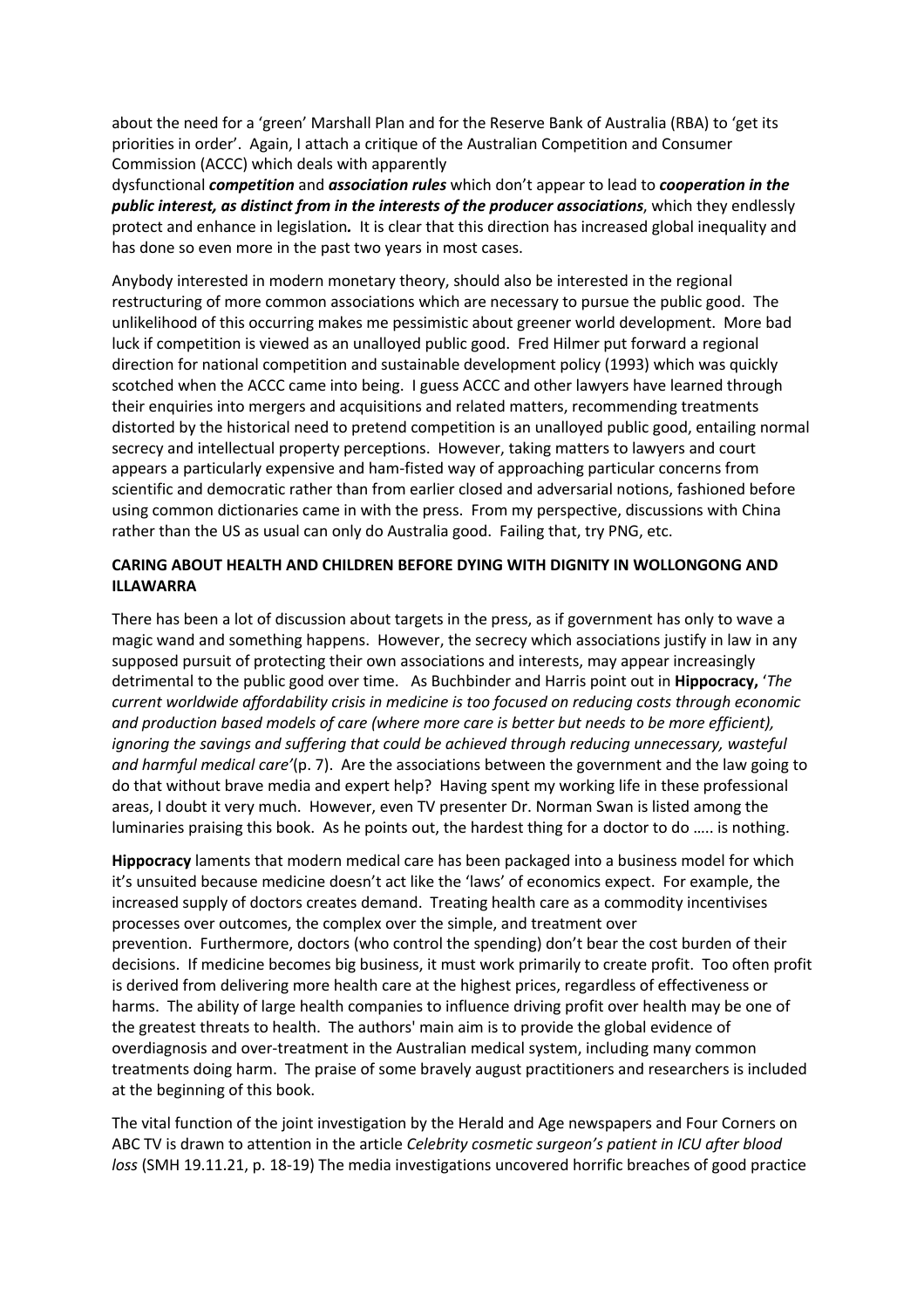by doctors Daniel Aronov and Daniel Lanzer in regard to breast, facial, and other cosmetic surgeries. Aronov was the most followed cosmetic surgeon in the world on Tik-Tok with 13.4 million followers. In this new international IT arena, the increasing promotion of self-mutilation to look younger or fresher or thinner is going to mean hugely increased pain and cost which may dismantle better directed Australian medical efforts through the power of social media marketing and the willingness of specialists to mind their own business while looking after their family and friends as usual. We don't need more closed associations, such as already exist in the church, the law, political parties, and professional groups, but braver experts in their fields who are honestly and well prepared to open things up, like Buchbinder and Harris. Can one be loyal and honest? Men seldom if ever doubt it so their women keep their mouths shut as well?

Nelson and Lumby's book, **Broken Children Parents and Family Courts** (2021) reveals a situation detrimental to children in divorce settlement, since 'no-fault' divorce became available in 1975 and especially since the Howard government stressed in law 'the rights of children to be with both parents.' Almost half of the cases in the 'specialist' family division of the Federal Circuit and family Court – formerly the Family Court of Australia – are high-asset value property cases, often featuring complicated company structures, trusts and tax liabilities. Each of the adult parties are advised to engage a lawyer to assist them to come to any settlement over money and children. The established court process, which supposedly defines what will happen to children of any divorced or separated parents, gives children no voice in matters. The idea that the interests of children should be considered first has been increasingly subjected to the view that parents, through their lawyers, should have equal rights over children. This causes great risk, distress and cost in many cases, as legal adult allegations of domestic violence and sexual abuse appear common in such relationships, but children have no effective voice in any of their own vital care matters. The appointment of an Independent Children's Lawyer didn't help in the long-running disputes between Glendinning and Cuzens in Western Australia, over custody of their three children, for example. This was periodically fought over in court for many years, with allegations of there being a Cuzens' family conspiracy to abuse the girls physically and mentally on one hand, and charges on the other that Glendinning was an unfit mother. The two youngest children were eventually murdered before the oldest one spoke out in the press about her view. Yet the Coroner's report recommends all children be provided with a special lawyer in future, in spite of the children's lawyer and others woeful incapacity in this case.

As the authors of **Broken Children Parents and Family Courts** point out, listening carefully and respectfully to children may not always provide answers but it is the proper starting point for reshaping how we think about issues, to protect children better by thinking beyond the narrow interests of warring parents and their lawyers. The legal system was essentially established to protect men from the superior power of the state, rather than to protect women and children from the superior power of men. It therefore provides strong guarantees of the rights of the accused but no guarantee for the rights of the victims, whether they are ones who come before court or are unknown ones who must live with consequences of limited court ken and rule. At least medical methods address the correct bodies. Law mainly protects the best weaponised in the warfare state because of the supremacy of lawyers and their abysmally expensive ways of accounting for people. If you were a family and your kids were fighting, you wouldn't send each out to get a lawyer.

The Western lawyer and his acolytes assume the higher moral ground in truly unsuitable and unhelpful ways. I bet a lot of Jews and landless travellers, who only have their families to depend on, would agree that this current US anti-discrimination and health care direction is often just more lawyers and drugs or surgical money-making bullshit, to accompany the US Constitutional bullshit about gun trading in secret leading to defence instead of the reality of murder, accidentally or not. It isn't about targets as they are invariably corrupting and corrupted with the normal professional incentives for money making in secret, starting in their comparatively rich and secret associations. You must have a search for truth in this somewhere, but you can't with Western